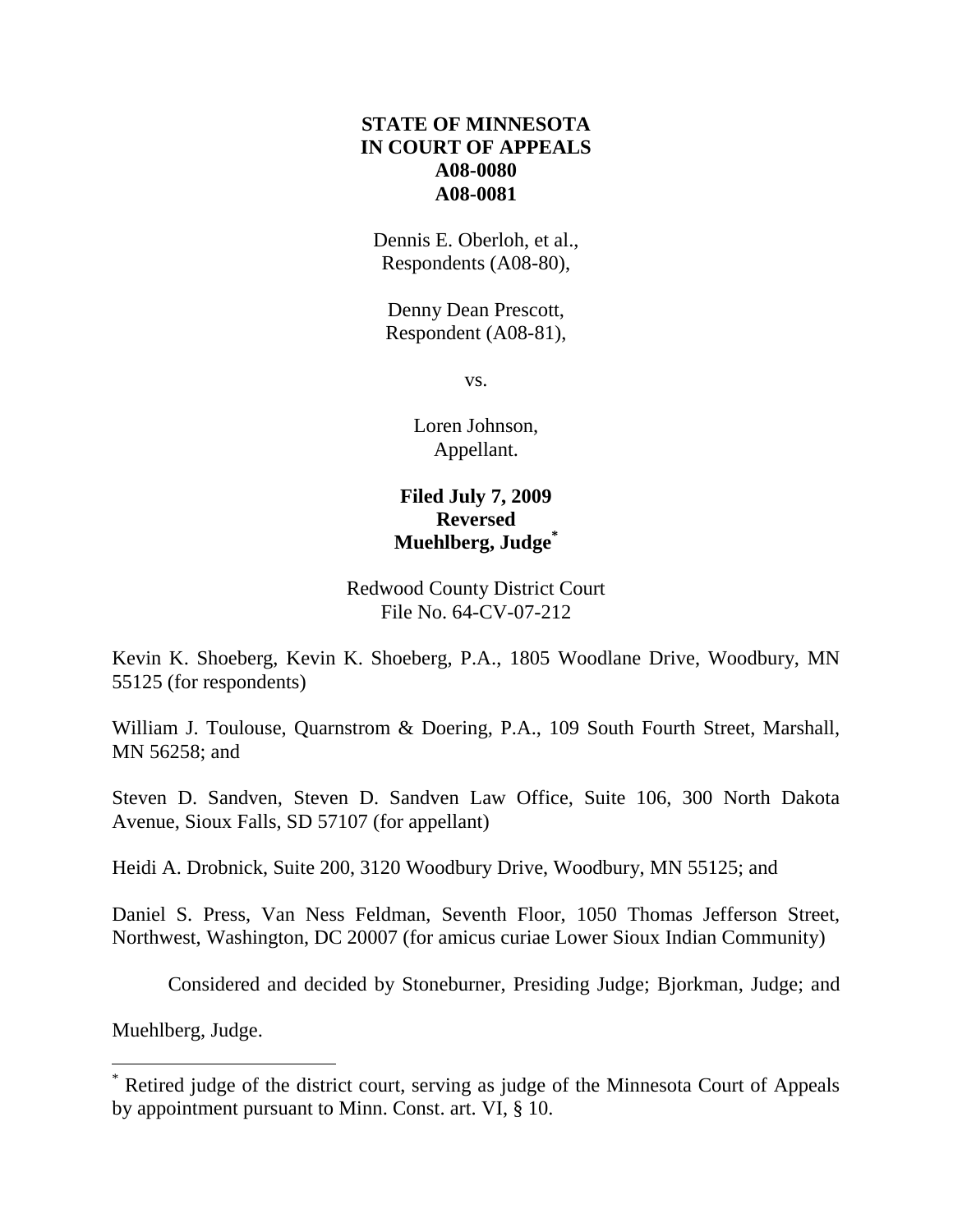#### **S Y L L A B U S**

Tribal sovereign immunity extends to a tribal treasurer acting within the scope of authority bestowed by the tribe.

### **O P I N I O N**

#### **MUEHLBERG**, Judge

In this consolidated appeal arising out of two defamation suits against a tribal treasurer, appellant argues that the district court erred by denying summary judgment with respect to his sovereign immunity and absolute privilege defenses. Because appellant is entitled to invoke sovereign immunity for conduct arising out of his official authority as tribal treasurer, we reverse.

#### **FACTS**

In 2007, while serving as treasurer of the Lower Sioux Indian Community<sup>1</sup> (the tribe), appellant Loren Johnson mailed a series of newsletters to tribal members editorializing about financial matters concerning the tribe. The letters were sent to members of the tribe on the reservation, and outside the reservation in Minnesota and in other states. Each newsletter was entitled "Treasurer's Report" and was printed on tribal stationery. Johnson stated in the newsletters that his purpose in writing was to promote a more transparent tribal government. The newsletters made allegations about business relationships that existed many years earlier between the tribe and respondents Denny Prescott, an enrolled member of the tribe, Dennis Oberloh, a nonmember, and Oberloh

<sup>&</sup>lt;sup>1</sup> The Lower Sioux Indian Community is a federally recognized Indian tribe located near Morton, Minnesota. *See Klammer v. Lower Sioux Convenience Store*, 535 N.W.2d 379, 380 (Minn. App. 1995).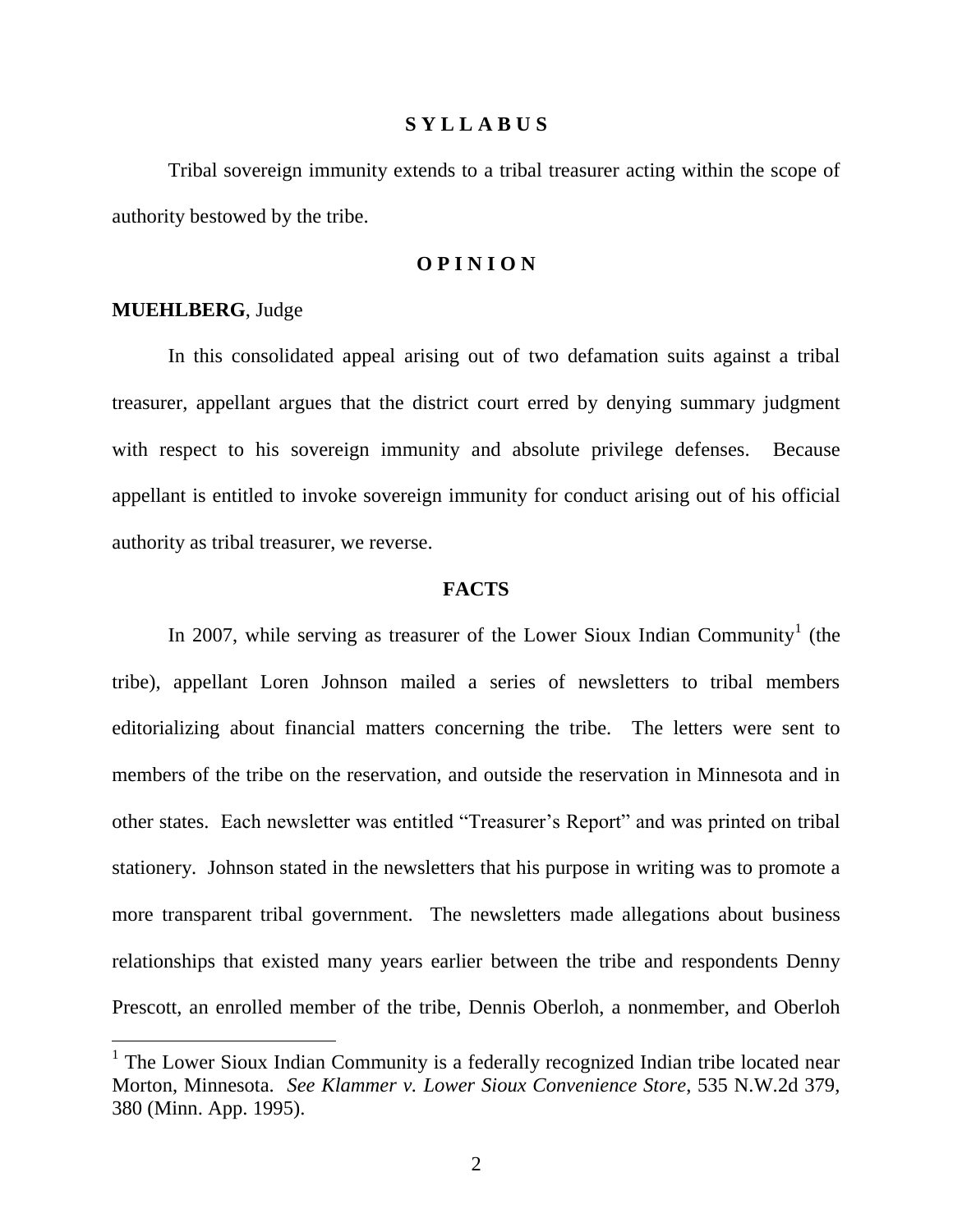and Associates, Ltd., a Redwood Falls, Minnesota, accounting firm owned by Oberloh. Respondents assert that the allegations are defamatory. Johnson alleged in the newsletters that Prescott and Oberloh were both shareholders and officers of Municipal Capital Corporation (MCC), a company that Johnson said had profited by financing loans to the tribe's casino at inflated interest rates, and that they conducted a "racket." Johnson also informed members that the tribe would no longer obtain accounting services from Oberloh and Associates, Ltd., due to a purported conflict of interest. Prescott and Oberloh deny that they owned or were officers of MCC and they further deny the existence of any conflict of interest. They also allege that before the letters were sent, the tribe's own attorney investigated the allegations and reported to the tribe that Oberloh and Prescott had no interest in MCC.

Respondents subsequently sued Johnson, claiming that the allegations contained in the newsletters were false and defamatory. Johnson moved to dismiss the suits for lack of jurisdiction and failure to state a claim upon which relief can be granted. In asserting lack of jurisdiction, Johnson claimed that the suits are essentially claims against the tribal government, because he was acting within the scope of his authority as tribal treasurer when he mailed the newsletters. Johnson also asserted that as tribal treasurer, he is immune from liability under the doctrines of sovereign immunity, qualified immunity, official immunity, and absolute privilege.

After a hearing, the district court denied the motions, determining that, at a minimum, it could exercise jurisdiction for purposes of determining whether Johnson was acting within the scope of his authority as tribal treasurer when he published the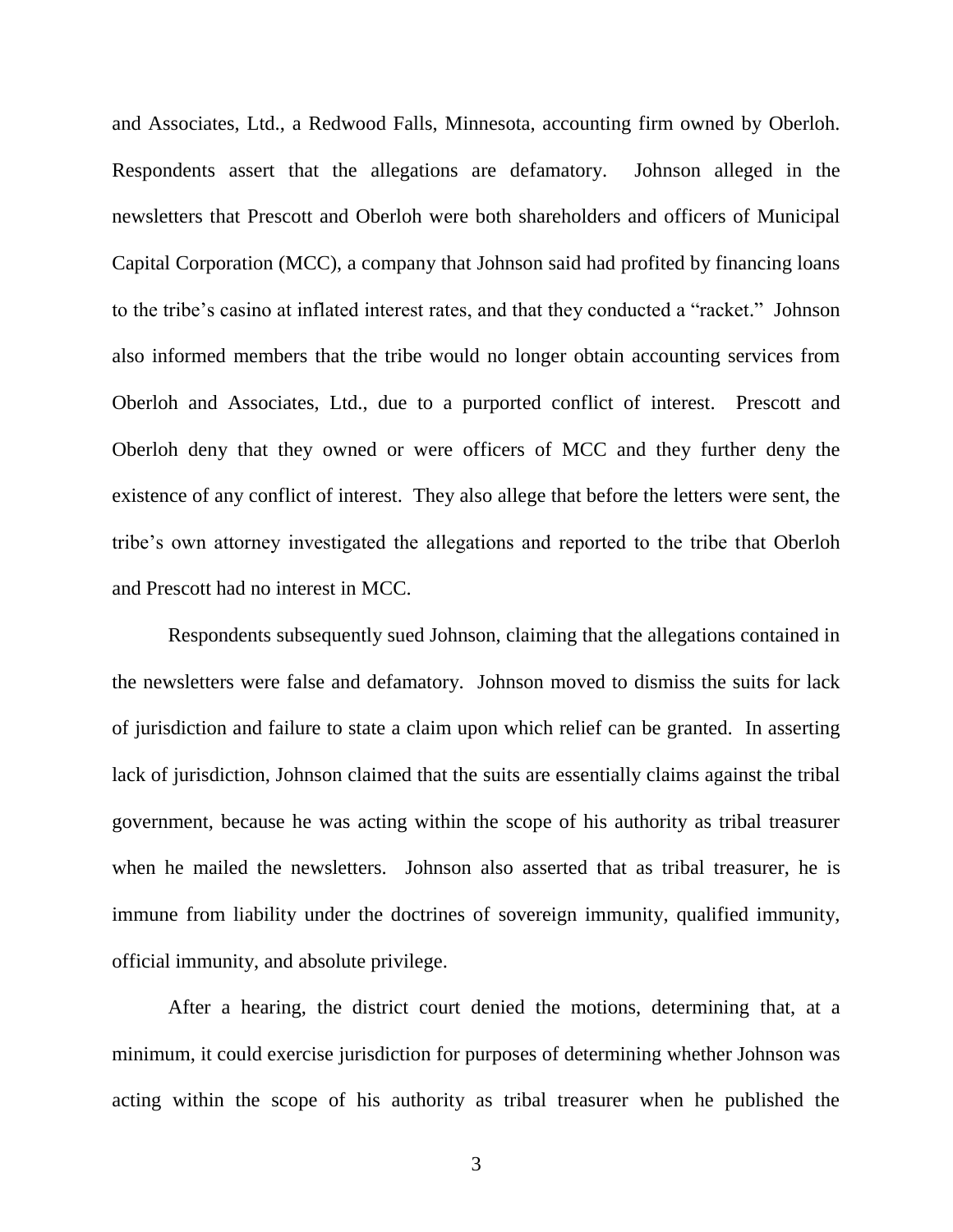newsletters. The district court further held that respondents' claims were not barred by qualified and official immunity, and refused to grant summary judgment on the basis of sovereign immunity or absolute privilege, because genuine issues of material fact existed as to whether Johnson satisfied the elements of these defenses. Johnson filed notices of appeal in both cases, and they were consolidated for review.

#### **ISSUE**

Does the tribe's sovereign immunity bar the claims by respondents against Johnson?

#### **ANALYSIS**

Generally, an order denying a motion for summary judgment is not appealable unless the district court certifies the issue presented as important and doubtful. [Minn.](http://web2.westlaw.com/find/default.wl?vc=0&ordoc=2000029551&rp=%2ffind%2fdefault.wl&DB=1000044&DocName=MNSTCIVAPR103%2E03&FindType=L&AP=&fn=_top&rs=WLW9.03&pbc=31CC4FC9&ifm=NotSet&mt=59&vr=2.0&sv=Split) R. Civ. App. P. [103.03\(](http://web2.westlaw.com/find/default.wl?vc=0&ordoc=2000029551&rp=%2ffind%2fdefault.wl&DB=1000044&DocName=MNSTCIVAPR103%2E03&FindType=L&AP=&fn=_top&rs=WLW9.03&pbc=31CC4FC9&ifm=NotSet&mt=59&vr=2.0&sv=Split)i). But orders denying dismissal based on immunity or jurisdictional grounds are collateral orders subject to immediate review because they fall within "that small class which finally determine claims of right, separable from, and collateral to, rights asserted in the action, too important to be denied review and too independent of the cause itself to require that appellate consideration be deferred until the whole case is adjudicated." *McGowan v. Our Savior's Lutheran Church*, 527 N.W.2d 830, 833 (Minn. 1995) (quotation omitted).

On appeal from summary judgment, this court determines whether the evidence, when "viewed in the light most favorable to the nonmoving party, shows that there is no genuine issue of material fact and the moving party is entitled to judgment as a matter of law." *[Osborne v. Twin Town Bowl, Inc.](http://web2.westlaw.com/find/default.wl?tf=-1&serialnum=2016220952&rs=WLW9.03&referencepositiontype=S&ifm=NotSet&fn=_top&sv=Split&referenceposition=371&pbc=EAE81F81&tc=-1&ordoc=2018418989&findtype=Y&db=595&vr=2.0&rp=%2ffind%2fdefault.wl&mt=59)*, 749 N.W.2d 367, 371 (Minn. 2008) (quotation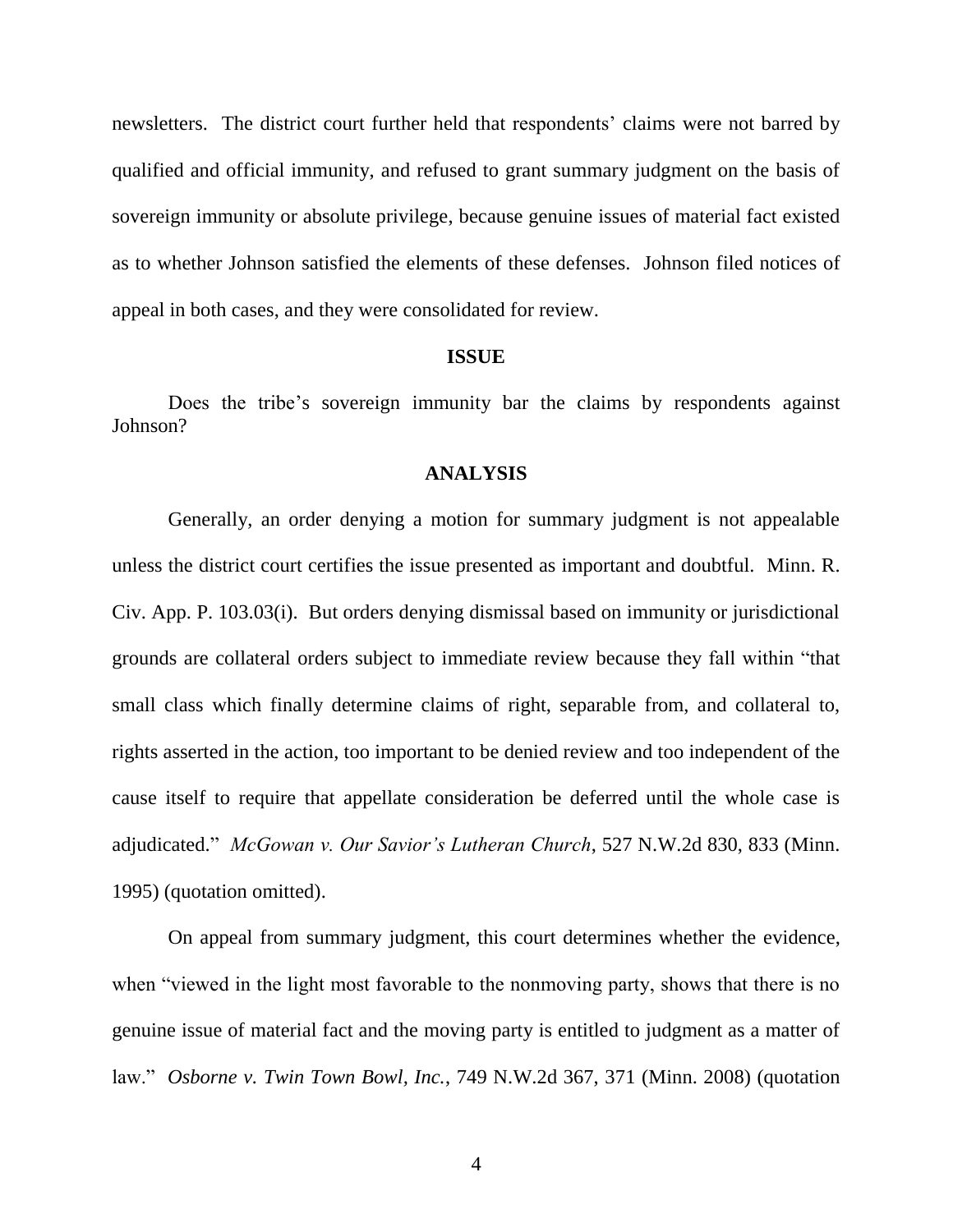omitted); *see also* [Minn. R. Civ. P. 56.03](http://web2.westlaw.com/find/default.wl?tf=-1&rs=WLW9.03&ifm=NotSet&fn=_top&sv=Split&docname=MNSTRCPR56.03&tc=-1&pbc=EAE81F81&ordoc=2018418989&findtype=L&db=1000044&vr=2.0&rp=%2ffind%2fdefault.wl&mt=59) (setting forth summary judgment standard). If, upon consideration of all evidence in the record, there are no genuine issues of material fact and either party is entitled to judgment as a matter of law, the court must order summary judgment. Minn. R. Civ. P. 56.03.

Johnson contends that the district court erred by refusing to grant him summary judgment on his sovereign immunity defense. Under the doctrine of tribal sovereign immunity, Indian tribes are immune from suit and may not be sued absent an express waiver of immunity by the tribe or Congress. *[Santa Clara Pueblo v. Martinez](http://web2.westlaw.com/find/default.wl?vc=0&ordoc=2000029551&rp=%2ffind%2fdefault.wl&DB=708&SerialNum=1978114228&FindType=Y&ReferencePositionType=S&ReferencePosition=1677&AP=&fn=_top&rs=WLW9.03&pbc=F45E78BD&ifm=NotSet&mt=59&vr=2.0&sv=Split)*, 436 U.S. [49, 58-59, 98 S.](http://web2.westlaw.com/find/default.wl?vc=0&ordoc=2000029551&rp=%2ffind%2fdefault.wl&DB=708&SerialNum=1978114228&FindType=Y&ReferencePositionType=S&ReferencePosition=1677&AP=&fn=_top&rs=WLW9.03&pbc=F45E78BD&ifm=NotSet&mt=59&vr=2.0&sv=Split) Ct. 1670, 1677 (1978). "Indian tribes enjoy immunity because they are sovereigns predating the Constitution, and because immunity is thought necessary to promote federal policies of tribal self-determination, economic development, and cultural autonomy." *Gavle v. Little Six, Inc.*, 555 N.W.2d 284, 292 (Minn. 1996) (quotation omitted). Tribal sovereign immunity extends to individual tribal officials acting in their official capacity and within the scope of their authority. *[Hegner v. Dietze](http://web2.westlaw.com/find/default.wl?vc=0&ordoc=2000029551&rp=%2ffind%2fdefault.wl&DB=595&SerialNum=1994244805&FindType=Y&ReferencePositionType=S&ReferencePosition=735&AP=&fn=_top&rs=WLW9.03&pbc=F45E78BD&ifm=NotSet&mt=59&vr=2.0&sv=Split)*, 524 N.W.2d [731, 735 \(Minn.](http://web2.westlaw.com/find/default.wl?vc=0&ordoc=2000029551&rp=%2ffind%2fdefault.wl&DB=595&SerialNum=1994244805&FindType=Y&ReferencePositionType=S&ReferencePosition=735&AP=&fn=_top&rs=WLW9.03&pbc=F45E78BD&ifm=NotSet&mt=59&vr=2.0&sv=Split) App. 1994). The burden of establishing immunity from suit is on the party asserting the defense. *Rehn v. Fischley*[, 557 N.W.2d 328, 333 \(Minn.](http://web2.westlaw.com/find/default.wl?tf=-1&serialnum=1997022836&rs=WLW9.03&referencepositiontype=S&ifm=NotSet&fn=_top&sv=Split&referenceposition=333&pbc=53DA4320&tc=-1&ordoc=2012714758&findtype=Y&db=595&vr=2.0&rp=%2ffind%2fdefault.wl&mt=59) 1997); *[Christopherson v. City of Albert Lea](http://web2.westlaw.com/find/default.wl?tf=-1&serialnum=2001210068&rs=WLW9.03&referencepositiontype=S&ifm=NotSet&fn=_top&sv=Split&referenceposition=275&pbc=B05E0642&tc=-1&ordoc=2012763475&findtype=Y&db=595&vr=2.0&rp=%2ffind%2fdefault.wl&mt=59)*, 623 N.W.2d 272, 275 (Minn. App. 2001). "Whether a suit is barred by a tribe's sovereign immunity is an issue of law that this court must determine de novo." *Otterson v. House*, 544 N.W.2d 64, 66 (Minn. App. 1996), *review denied* (Minn. Apr. 26, 1996). Sovereign immunity extends to tribal officials acting within the scope of the tribe's sovereign powers. *Otterson*, 544 N.W.2d at 66.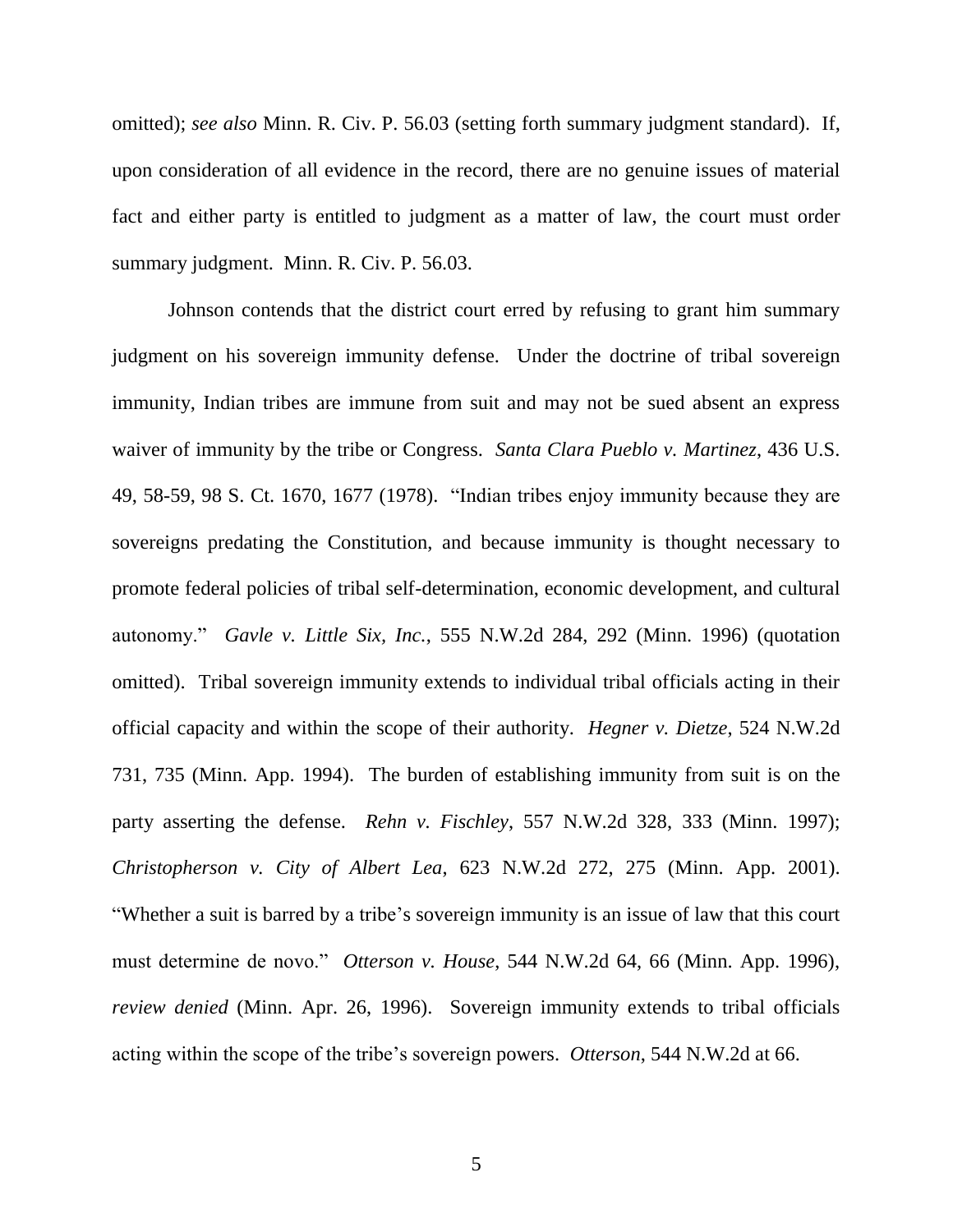The district court found that genuine issues of material fact exist as to whether Johnson was acting within the scope of his authority because several affidavits were submitted by tribal members alleging that Johnson's newsletters were not sent within the scope of authority or normal course of business of a tribal treasurer, and the tribal bylaws do not clearly indicate whether the tribal treasurer is entitled to communicate with members regarding financial matters.

We disagree. The affidavits submitted by respondents are unpersuasive because they contain mere expressions of opinion about the treasurer's scope of authority, do not address the tribe's sovereign power, and are unsupported by any legal authority. *See id.* (indicating that whether sovereign immunity applies is an issue of law). And although the tribal constitution and bylaws do not explicitly bestow on the tribal treasurer the authority to disseminate financial information to tribal members, nothing in these documents prohibits such activity, and the material terms of the bylaws suggest that the treasurer has the authority to do so.<sup>2</sup> The bylaws indicate that the treasurer is "the custodian of all [tribal] funds" and must keep an accurate record of these funds. Due to the nature of the position, the treasurer is in a unique position to monitor the financial affairs of the tribe and is more likely to discover improprieties as they arise. Moreover, as a member of the tribal council, the treasurer is charged with the duty of "safeguard[ing] and promot[ing] the peace, safety, morals, and general welfare" of the tribe. Informing tribal members of financial matters of tribal concern is consistent with

 $2^2$  The treasurer is a member of the tribal council. The tribal council determines which of its members is assigned to each position on the council, including president, secretary, and treasurer.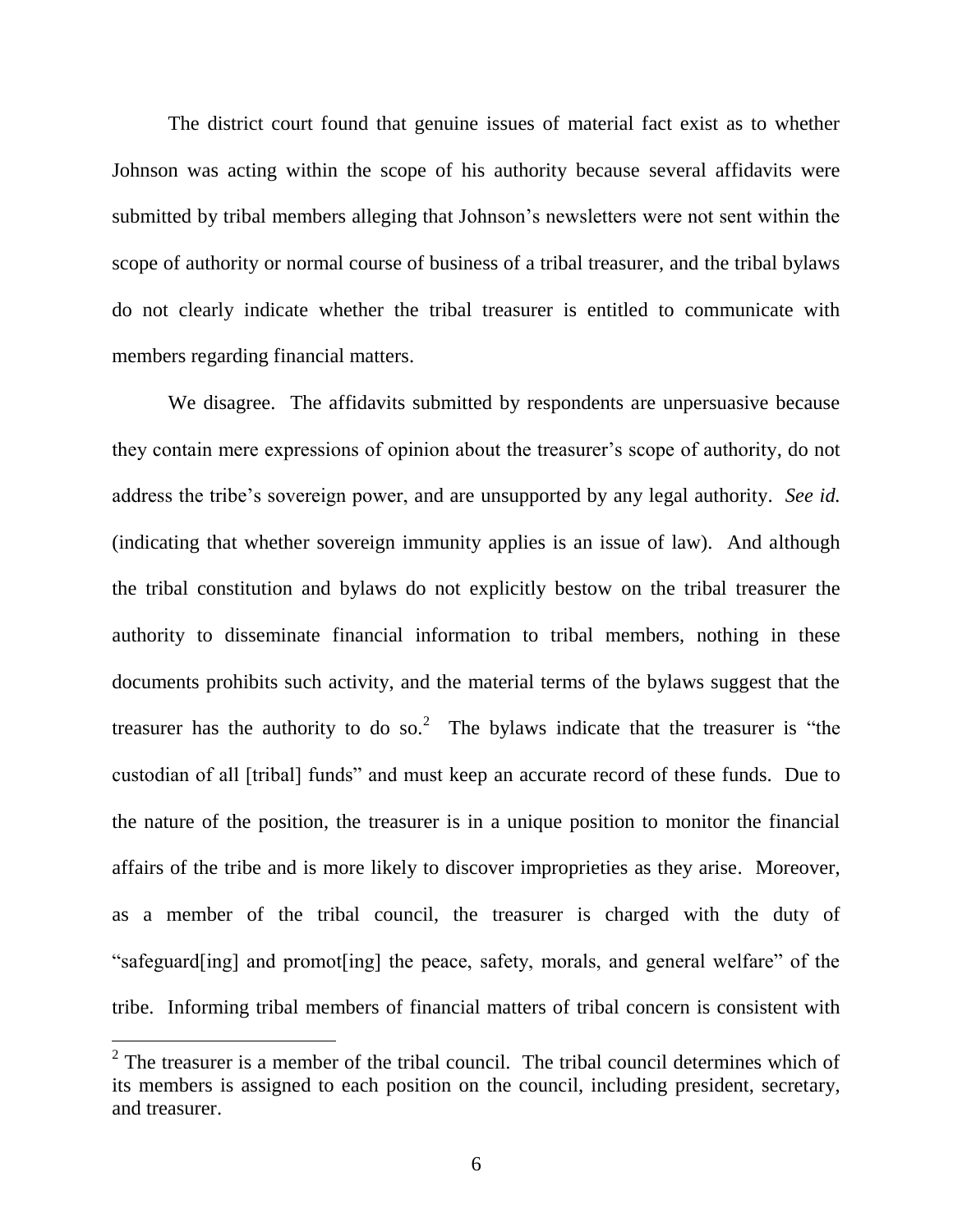the tribe's sovereign power and that treasurer's duty. Because there is no factual issue about the tribe's duty to safeguard and promote the tribe, we conclude that Johnson had the authority to send the newsletters. *See Diver v. Peterson*, 524 N.W.2d 288, 290 (Minn. App. 1994), *review denied* (Minn. Feb. 14, 1995) (holding that tribal attorney acted within the scope of his authority in making comments in newspaper and on television regarding the reasons for terminating tribal employees, despite the fact that no lawsuit was currently pending, because it was his duty to make public statements on internal tribal affairs).

Respondents argue that Johnson had an ulterior motive in sending the newsletters and the information contained in them was inaccurate. But the application of sovereign immunity does not hinge on the truth or motive of an official's statements; rather, the focus of a sovereign immunity analysis in the context of a defamation suit is whether the official had the general authority to communicate on behalf of the tribe. *See Diver*, 524 N.W.2d at 290-91 (concluding that sovereign immunity applied to bar defamation suits against tribal attorney without examining the truth or motive of the attorney's statements). Here, Johnson had the authority to communicate about financial affairs with tribal members and it is clear from the newsletters themselves that they were written in his official capacity as treasurer of the tribe. The newsletters were issued on tribal letterhead. Each is titled "Treasurer's Report" and followed by a date. Each is addressed to tribal members and is signed by Johnson as tribal treasurer. Because these communications are plainly within the scope of the tribe's authority, we conclude that